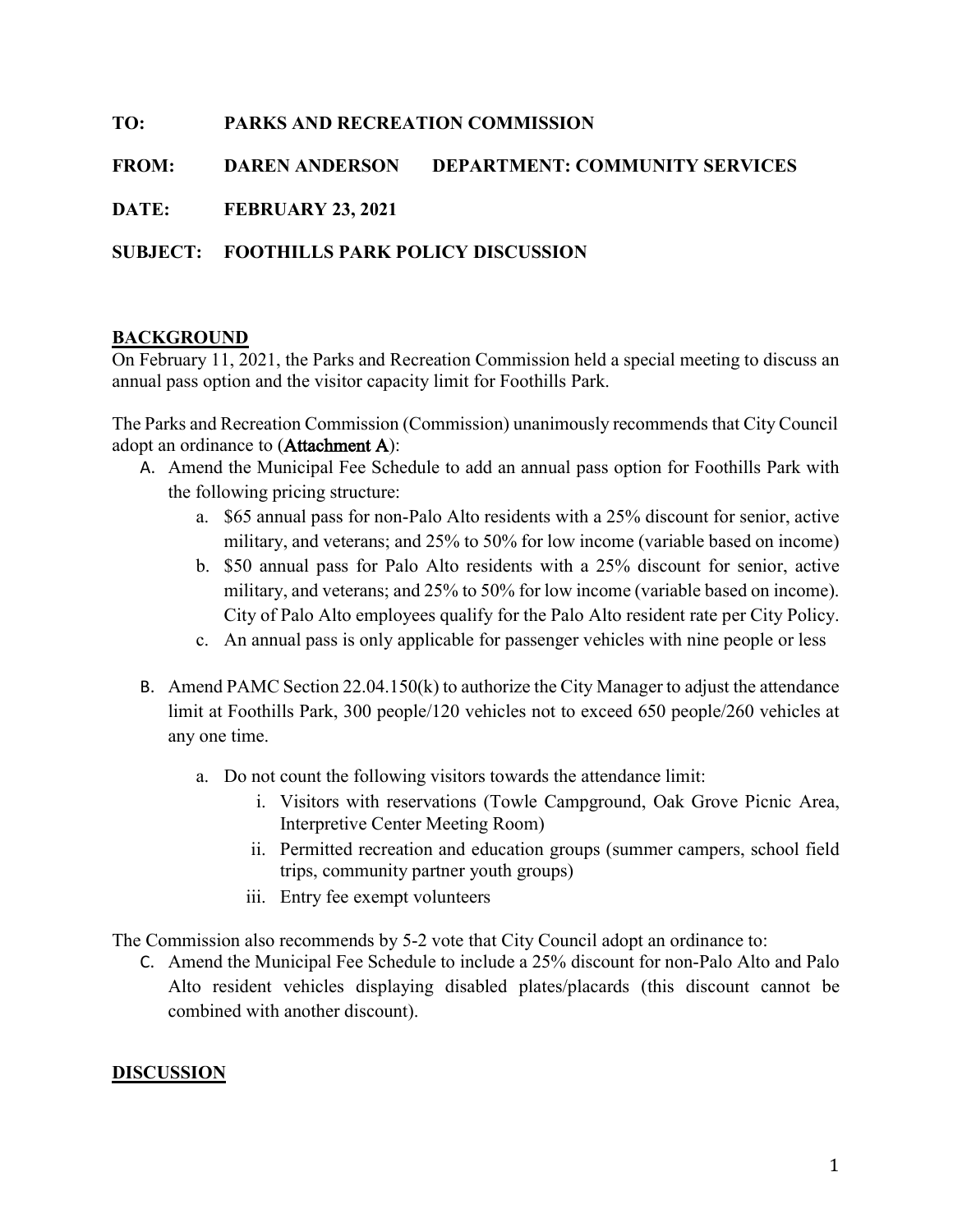The PRC Foothills Park Ad Hoc Committee met on multiple times in February to discuss Foothills Par[k policies \(Attach](https://www.cityofpaloalto.org/civicax/filebank/blobdload.aspx?BlobID=80279)ment B). The Ad Hoc Committee focused on providing feedback on the following policies for the Commission's consideration:

# Vehicle Fee vs. Parking Fee

The Ad Hoc Committee prefers the term "vehicle entrance fee" over "parking fee". Parking fee suggests vehicles could enter and drive through the preserve for free without parking.

# Daily Vehicle Entrance Fee

The Ad Hoc Committee reviewed daily entrance fee pricing models for other park agencies for buses:

- California State Parks: \$30 for small bus (10-24 passenger capacity) \$60 large bus (25+ passenger capacity)
- San Mateo County Parks: \$20 for School/Public/Private bus
- Santa Clara County Parks: \$30 for Charter bus

The Ad Hoc Committee supports the following pricing structure for the daily vehicle entrance fee:

- \$6 for vehicles with up to 9 passenger capacity.
- $\bullet$  \$30 for small buses (10-24 passenger capacity)
- \$60 for large buses  $(25+)$  passenger capacity)

# Daily Entry Fee Discount Considerations

The Ad Hoc Committee supports having the \$6 vehicle entry fee apply to both residents and nonresidents. They believe this will help make the fee collection process more efficient and reduce delays at the entrance gate. Staff also noted that different resident and non-resident daily vehicle entry fees would be difficult to enforce on weekdays when visitors pay at an automated payment machine.

The Ad Hoc Committee would like the Commission to revisit entry fees towards the end of calendar year 2021.

# Standard Daily Entry Fee Waivers/ Additional Entry Waiver Options

The Ad Hoc Committee supports the following:

- Limited free passes available for checkout from Mitchell Park and Rinconada Libraries
	- o Five passes available at each library. To start, this would be a physical pass that a person would checkout and pick up at the library and post in their windshield when they visit the preserve. A pass could be checked out for a few days and then must be returned to the library.
- Six designated free entry days
	- **First Saturday in December**
	- Third Monday in January (MLK Day)
	- **First Tuesday in February**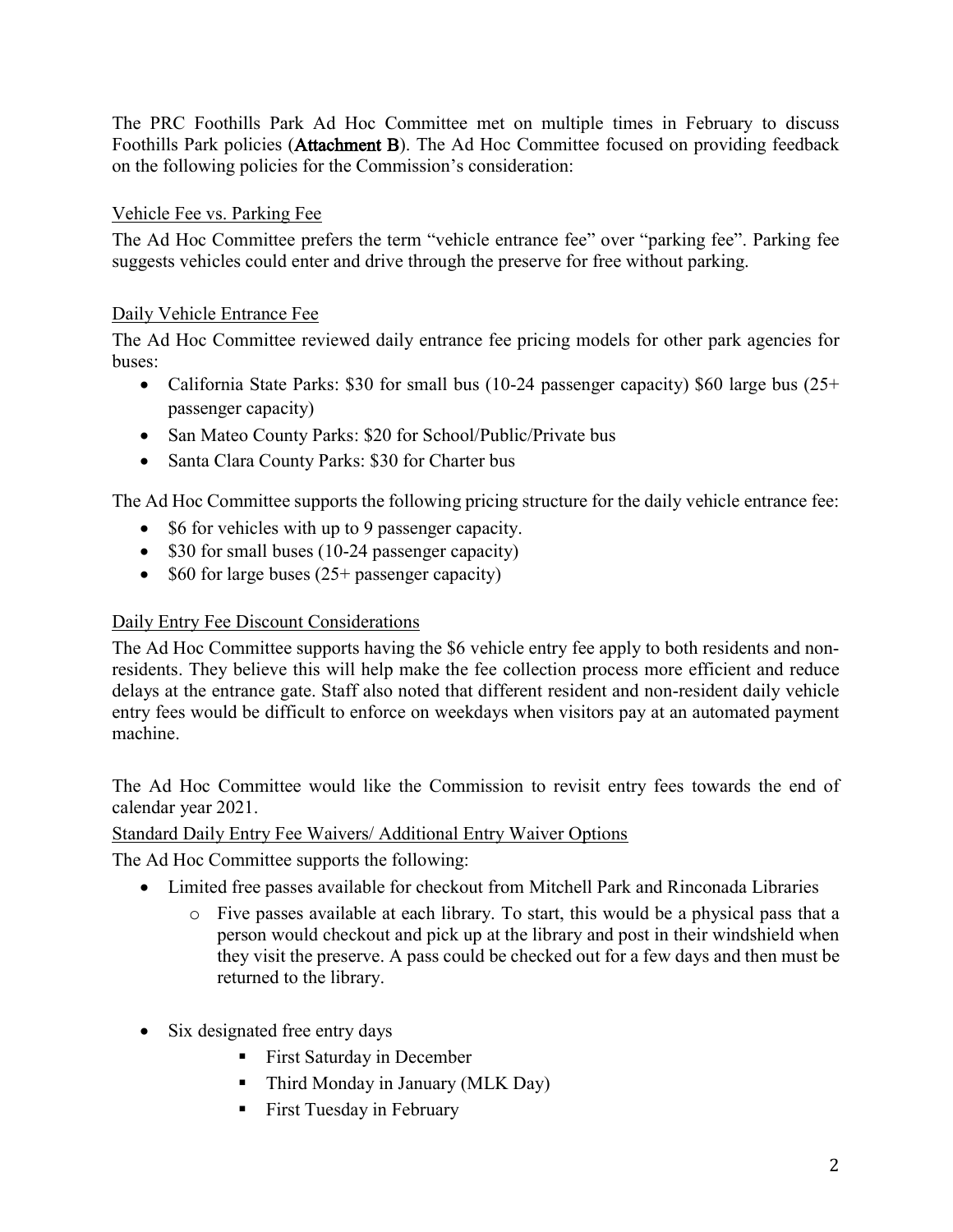- **First Wednesday in March**
- **First Thursday in April**
- First Friday in May

These six days provide different days of the week, one holiday, and avoid some of the busier times of the summer so that people are less likely to find the preserve at capacity when they visit

- Free daily entry for vehicles with disabled person parking placard
	- o Both Santa Clara County and San Mateo County Parks provide free entry for vehicles with disabled person parking placard
- Free daily entry for pedestrian and bicyclists
	- o The Ad Hoc Committee believe this will help make the entrance process more efficient. However, the Ad Hoc Committee is concerned about people parking outside the park in locations that will impact nearby neighbors and want to find ways to mitigate that problem.
	- o Most regional and County Parks do not charge an entry fee for pedestrians and bicyclists.
	- o Impractical to collect entry fees for pedestrians and bicyclists at other entrance gates.
- Free entry for permitted school field trips
	- o Request that staff record the number of these programs, which schools, and how many students.
	- o Ad Hoc Committee recommends deferring to staff on details on group size and how many permits.

\*The Ad Hoc Committee considered other discount and free options, such as early-bird and evening free entry for seniors, but due to administrative challenges recommended focusing on other discounts and providing a reasonably priced annual pass option.

# Visitor Capacity Limit

The Ad Hoc Committee recommends that pedestrians and bicyclists entering Foothills Park main entrance not be counted toward the visitor capacity limit. The Ad Hoc Committee feels that pedestrians and bicyclists do not have as much impact on the preserve as vehicles do. They also noted that there is no accurate way of knowing or controlling how many pedestrians enter Foothills Park given that pedestrians are allowed to enter Foothills Park via the Bay to Ridge Trail through Pearson Arastradero Preserve and Los Trancos Open Space Preserve.

#### Online Reservation System

The Ad Hoc Committee discussed some of the merits and challenges of a reservation system for vehicle entrance to Foothills Park. The Ad Hoc Committee is concerned that a reservation requirement may limit access unnecessarily, especially for people with limited online access. The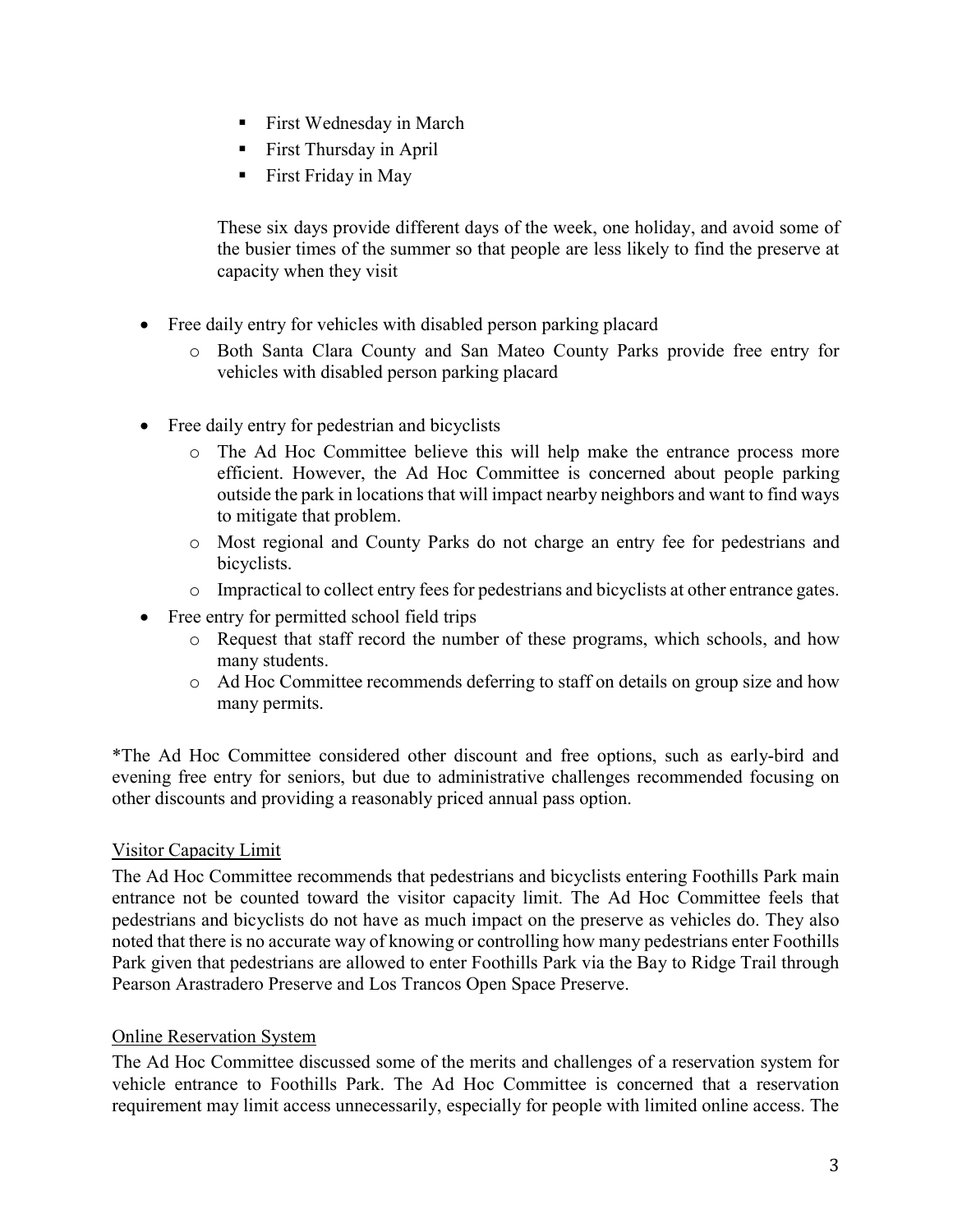Ad Hoc Committee recommends that staff continue to investigate options for how a reservation system might work for Foothills Park, but not to implement one at this time. They recommend discussing reservation system option at the end of calendar year 2021.

# Hillside BBQ Reduction for Fire Safety

The Ad Hoc Committee supports removing the nine hillside BBQ pits at Foothills Park to help improve fire safety in the preser[ve \(Attachment](https://www.cityofpaloalto.org/civicax/filebank/blobdload.aspx?BlobID=80280) C). The Ad Hoc Committee recommends that staff continue to evaluate the remaining Foothills Park BBQ pits for fire safety.

# Dog Policy

The Ad Hoc Committee does not support making any changes to the existing dog policy for Foothills Park (Dogs are required to be on leash at all times and are not permitted in Foothills Park on weekends and holidays). The Ad Hoc Committee recommends reviewing the dog policy again towards the end of calendar year 2021.

# Photography and Videography Policy

The Ad Hoc Committee noted that there is an e[xisting Park and Open Space R](https://www.cityofpaloalto.org/civicax/filebank/blobdload.aspx?BlobID=80282)egulation pertaining to commercial photography and filming (R1-21A) and did not feel that any additional policy action is necessary at this time.

# Group Permit Policy and Oak Grove Picnic Area Policy

The Ad Hoc Committee reviewed the existing policies for group gatherings and for the Oak Grove Picnic Area The Ad Hoc Committee is not in favor of restricting corporate use of Oak Grove Picnic Area. They feel that restrictions should focus on the number of people and how a facility is used, rather than which people use it.

- o A gathering permit is required for any group greater than 25 people for Palo Alto Parks and Open Space.
- o Here are links to the Oak Grove Picnic Area Use Policy:
	- https://www.cityofpaloalto.org/gov/depts/csd/parks/preserves/foothills/oak grove.asp
	- https://www.cityofpaloalto.org/civicax/filebank/documents/79674

# Environmental Monitoring & Data Collection

Environmental monitoring is being performed by Grassroots Ecology and Open Space staff. Grassroots Ecology is monitoring the following:

- 1. Monitor the first 250 feet of trails for high priority invasive species, such as Stinkwort and Yellow Star Thistle. They have baseline information for these species.
- 2. Monitor a sensitive habitat species- Western Leatherwood that occurs near trails. This is a special status plant in the preserve that has been mapped.
- 3. Provide anecdotal observations of any impact to animals or plants in the preserve. They do not have baseline monitoring information on the entire preserve. However, based on their